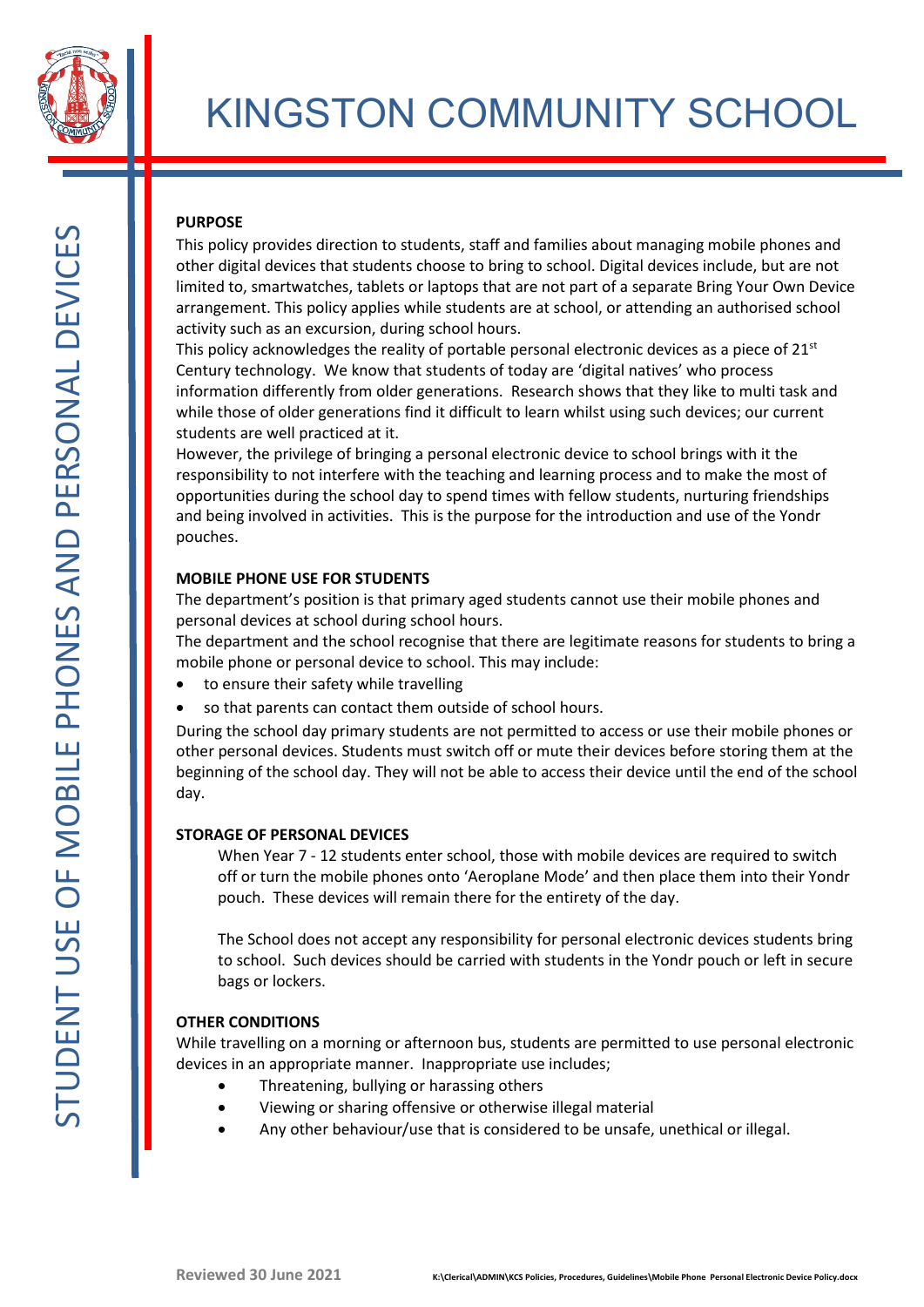During lesson times students in Years 7-12 may be permitted to use their personal electronic devices as an educational learning tool.

- The decision for this will lie with the individual teacher and needs to be respected.
- Only permitted to use their phones as directed by staff.

If a student is in possession of a smartwatch this also is required to be placed onto 'Aeroplane Mode' for the duration of the day while on site.

## **IF THE STUDENT DOES NOT COMPLY**

Disciplinary action may include school service, making up lost time, removal of the device for the duration of the day, and other consequences determined on a case by case basis. Police will be involved in instances where a criminal offence is committed. When a device is confiscated a parent will need to be contacted to organize collection of it.

Intentional damage or inappropriate decoration to the Yondr pouch will result in a phone/pouch ban and the purchase of a replacement pouch, with the cost being incurred by student/parent.

## **ROLES AND RESPONSIBILITIES**

## **Principal**

Make sure:

- this policy is clearly communicated and accessible to all students, staff, and families
- there is a process for regular review of the policy
- secure storage is provided for student personal devices that are handed in to school staff
- processes are in place for monitoring internet and school network use by all members of the school community.

Enforce the policy and responses to instances of non-compliance.

Report and respond to incidents of inappropriate use of personal devices in line with department policy and procedures and any legislative requirements.

Consider requests for exemptions from the policy from parents on a case-by-case basis. Make sure that approved exemptions are documented and that relevant staff are informed about students' exemptions. Model appropriate use of mobile phones and support families to understand the importance of promoting safe, responsible and respectful use of mobile phones to their children.

## **School staff**

Deliver learning opportunities and maintain a safe and productive learning environment. Take steps to minimise distractions from the non-educational use of personal devices in the learning environment at times when a device is being used by a student in line with an approved exemption or in circumstances where students' devices are stored in the classroom.

Respond to instances of non-compliance in line with the school's policy.

Report and respond to incidents of inappropriate use of personal devices in line with department policy and procedures and any legislative requirements.

Make sure that any student personal devices handed in for their care are stored in a secure location and are returned to the student (or their parent).

Model appropriate use of mobile phones and support families to understand the importance of promoting safe, responsible and respectful use of mobile phones to their children.

## **Students**

Comply with the requirements of the school's policy and follow all reasonable directions from the Principal and school staff.

If permitted to use a mobile phone or personal device in line with an exemption under this policy, do so in a safe, responsible and respectful way and support peers to do the same.

Communicate respectfully with others and do not use a mobile phone or other personal device to bully, harass or threaten another person.

Respect others' rights to privacy and do not take photos, film or audio records of other people without their knowledge or permission.